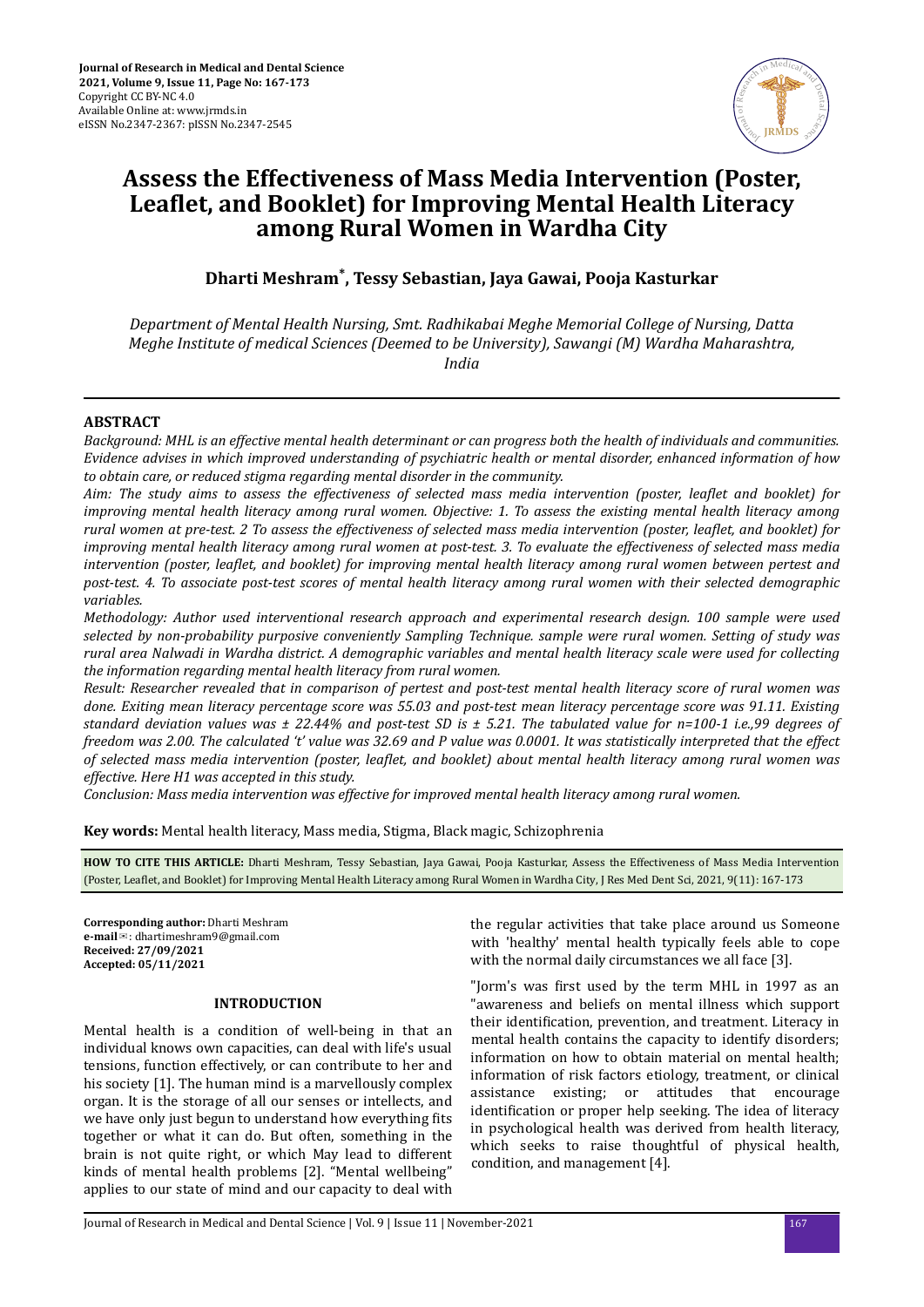This concept emphasizes the role of youth persons or people close to them, such as teachers, household members, or friends, in identifying psychological health issues or finding support for treatment or prevention [5]. MHL involves the main six components: 1) The capacity to a particular illness or various forms of mental distress; 2) Information or convictions concerning risk factors or etiology; 3) Awareness of self-help interventions and values; 4) Information about specialized help available; 5) Information of how to obtain data on mental health states which every factor contributes to psychological care of health by acknowledging the desire to obtain mental health care for oneself or someone with mental health concerns, deciding what kinds of assistance to seek, or revising stigmatized beliefs and attitudes towards mental disorder or management of psychological health. Attitudes that encourage alertness and the quest for efficient assistance. Instead, they promote social and community-level psychological health awareness or understand the need to improve community MHL in direction to facilitate psychological health services. A substantial management disparity exists among those needing care or those receiving care, considering the high universal incidence of mental conditions. The occurrence of mental condition series from 14.9 percent to 24.6 percent in high-income English-speaking Nations such as the United States, the UK or Australia, but the care disparity is 40 percent to 65 percent. Fewer levels of psychosocial functioning are one of the key details for this void [6]. Recently, MHL has gained great consideration to increase psychological health acceptance, minimize stigma, or progress habits that seek support [7].

Psychological health for young children, who are the country's future ambassadors, is important. Several psycho-social and health issues have a significant impact on learning or performance. Expanded care is required from learning disorders to autism or Down's Syndrome, along with growing incidents of depression, school refusal, or panic attacks between children. Approximately 41 percent of the population of India is below the age group of 15-24 yrs. Internationally, there has been a rising burden of mental illness. The occurrence frequency of mental illness in India is 12.5 percent between age of children 16 years, or twelve percent between children aged 4-16 years. India's deathrate due to suicide is between the uppermost in the world, standing at thirtysix for every 1,00,000 young people. Research literature in Western reveals encouraging outcomes in the advancement of adolescent skills, with positive youth growth or violence reduction. Reduced bullying, selfconfidence, peer relations, teacher-student relationships, or enhanced problem solving are other well-known advantages. There is also evidence that cognitive or social sensitivity is stronger [8].

Mental conditions on both sides of the world are normal in the general people. DALY deaths due to mental condition are estimated to account for 15 percent of the

worldwide illness burden by 2020, according to projections. Various epidemiological research has been performed in India over the last two periods, showing that the occurrence of major mental disorders is approximately similar worldwide. Several patients live away from current psychiatric health services in rural areas [9].

## **MATERIAL AND METHODS**

In this study researcher used interventional approach. sample size 100. purposive convenient Sampling Technique were used. Inclusion criteria were Rural women who were available during the period of data collection. Rural women who were in 18 to 60 years.

Rural women were willing to participate. Exclusion criteria were rural women who were already exposed to this type of study (in the last 6 months). Who were mentally ill? Health worker.

Demographic variables or Modified literacy scale on Mental health were used for collecting the data. Researcher took permission from the concern authority of the selected areas and then she approaches to the rural women at village. Explain the purposed study and how it will be beneficial for them. Data collection were be conducted for a single month span. Pre-test was carried on day 1 and post-test conducted with same MHL Scale on 7th day. Well's criteria time duration of 30 min. Researcher was administered the mental health literacy scale for collection of mental health literacy level of rural women. Once the scale is completed researcher collect them back. scale consists of 20 statements regarding mental health literacy.

## **Data collection tool**

Section A: Demographic Variable: A demographic information which gives baseline information obtained from rural women such as age, education, religion, income, occupation, type of family, Use mass media? (If yes mention).

Section B: Modified mental health literacy scale to use to assess the literacy level regarding mental health. It consists of 25 positive statements.

#### **Scoring**

The scoring varied from a minimum of 25 to a maximum of 125. The rank is given based on the following levels.

Extreme low: 1 score.

Low: 2 score.

Moderate: 3 score.

Highs: 4 score.

Extreme high: 5 score (Table 1).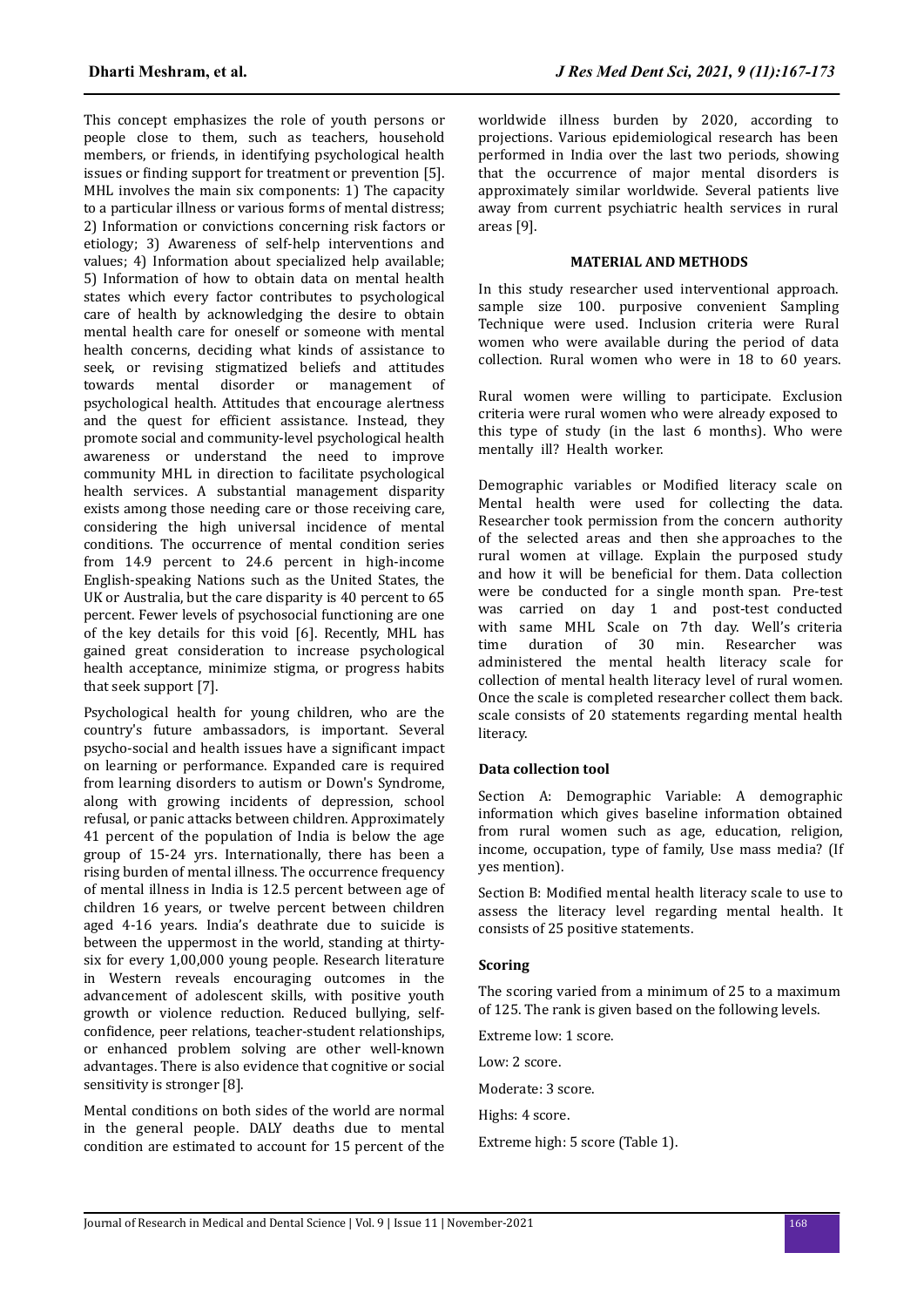## **Table 1: Scoring procedure on mental health literacy scale.**

| Level of Modified mental health literacy score | Score range | Percentage Range |  |
|------------------------------------------------|-------------|------------------|--|
| Extreme low                                    | $1 - 25$    | $1 - 20%$        |  |
| Low                                            | 26-50       | 21-40%           |  |
| Moderate                                       | 51-75       | 41-60%           |  |
| High                                           | 76-100      | 61-80%           |  |
| Extreme high                                   | 101-125     | 81-100%          |  |

## **Ethics consideration**

This study approves by the Institutional Ethics Committee of (DMIMS(DU)/IEC/DEC-2019/8678).

All participants will be asked to read and sign the informed consent. Proper explanation about purpose of study and nature of adjustment scale involved in the study will be given to the samples. Information about the samples will handle properly so that confidentiality and anonymity will maintain. Information will not use or release outside the terms of the agreement.

## **Statistical analysis**

Researcher used descriptive method for analysis of demographic data used frequency and mean, mean, percentage and standard deviation used. Inferential statistics were applied for association between pre-test and post-test among rural women. Unpaired 't" test and one-way ANOVA used. On the bases of objectives or hypothesis, the data were analysed and interpreted by SPSS software.

## **RESULTS**

Table 2 is regarding the distribution of demographic variables shows that distribution of rural women according to their age, are 27 (27%) of the rural women were in the age group of 21-30, 25 (25%) of in the age group of 31-40 years or 41-50 years or 23 (23%) of in the age group of 51-60 years.

According to their education are 21 (21%) of the rural women were educated up to the primary, 45 (45%) of them were educated up to higher secondary standard, 33 (33%) were undergraduate and 1 (1%) of them were postgraduate.

According to their religion are 28 (28%) of rural women were Hindus, 9 (9%) of them were Christian, 20 (20%) of them were Muslim and 43 (43%) of them were Buddhist.

According to their family income (Rs) are 28 (28%) of rural women were having monthly family income of 5000-10000 Rs, 49 (49%) of them were having between 10001-15000 Rs and 17 (17%) of them had between 15001-20000 Rs.

According to their occupation are 16 (16%) of women were labourer 31% of them were farmers, each 7 (7%) of them were homemaker, self-employed, and government employees and 32 (32%) of them were doing private service.

According to their type of family are 53 (53%) of the rural women were belonging to the nuclear family and 47 (47%) were from joint families.

According to use mass media are 20 (20%) of the rural women were using TV, 2 (2%) of them were using mobile, 64 (64%) of them were using TV and mobile, 4 (4%) of them were using TV and radio and 10 (10%) of them were using TV, Newspaper, and mobile as a mass media.

Table 3 and Figure 1 shows that 15 (15%) of rural women in the pretest had an extremely low score, 27 (27%) of rural women t had a low score, 40 (40%) of rural women had a moderate score, 18 (18%) of rural women had high score about the literacy of mental health.

The range score of mental health literacy was 25-82. The mean literacy score in the pretest was  $55.03 \pm 22.44$ and the Mean % of literacy score in the pretest was 44.02%.

Table 4 and Figure 2 shows that 11 (11%) of rural women had a moderate level of mental health literacy score, 77 (77%) of rural women had a high level of mental health literacy and 12% of rural women had an extremely high level of mental health literacy score. The range of mental health literacy score was 69-115. Mean literacy score of  $91.11 \pm 5.21$  and Mean percentage literacy score of 72.88 ± 4.17.

Table 5 and Figure 3 shows that the effectiveness of pretest and posttest MHL scores of rural women. SD, mean, or mean difference values are compared, or student 't' test is used at a 5% level of significance. For n=100-1, i.e., 99 degrees of freedom, the tabulated value was 1.98.

The estimated 't' value, i.e., 32.69, is far higher than the tabulated value at a 5% significance level TO rural women's overall mental health literacy ranking, which is statistically acceptable. It is statistically significant reveals that the effect of selected mass media intervention (poster, leaflet, and booklet) mental health literacy among rural women is effective. The H1 is accepted.

Analysis of data reveals that there had SD between existing and post mental health literacy scores. Hence were concluded the mental health literacy significantly brought improvement in the mental health literacy on use of mass media intervention on mental health among the rural women.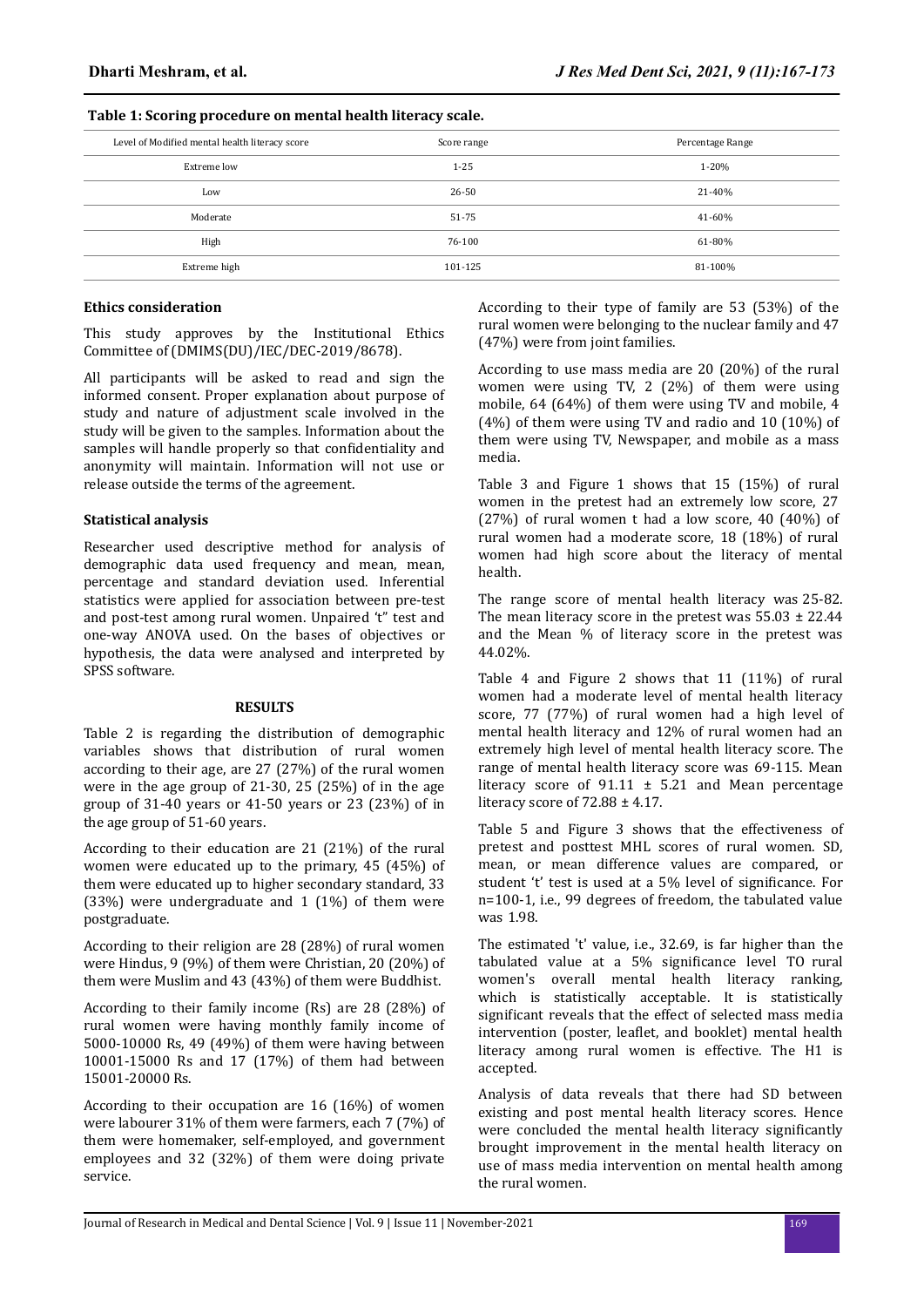# **Table 2: The percentage wise distribution of samples with selected demographic variables.**

| Demographic variables                        | <b>Rural</b> women |                |  |  |  |
|----------------------------------------------|--------------------|----------------|--|--|--|
|                                              | Frequency          | Percentage (%) |  |  |  |
|                                              | Age(yrs.) of women |                |  |  |  |
| 21-30 yrs.                                   | 27                 | 27%            |  |  |  |
| 31-40 yrs.                                   | 25                 | 25%            |  |  |  |
| 41-50 yrs.                                   | 25                 | 25%            |  |  |  |
| 51-60 yrs.                                   | 23                 | 23%            |  |  |  |
|                                              | Education          |                |  |  |  |
| Primary (class 1-7)                          | $21\,$             | 21%            |  |  |  |
| Secondary and Higher Secondary (Class 11-12) | 45                 | 45%            |  |  |  |
| Undergraduate                                | 33                 | 33%            |  |  |  |
| Postgraduate                                 | $\,1\,$            | 1%             |  |  |  |
|                                              | Religion           |                |  |  |  |
| Hindu                                        | 28                 | 28%            |  |  |  |
| Christian                                    | 9                  | 9%             |  |  |  |
| Muslim                                       | 20                 | 20%            |  |  |  |
| Buddhist                                     | 43                 | 43%            |  |  |  |
| Others                                       | $\boldsymbol{0}$   | 0%             |  |  |  |
|                                              | Income (Rs)        |                |  |  |  |
| 5000-10000 Rs                                | 28                 | 28%            |  |  |  |
| 10001-15000 Rs                               | 49                 | 49%            |  |  |  |
| 15001-20000 Rs                               | 17                 | 17%            |  |  |  |
| >20001 Rs                                    | 6                  | 6%             |  |  |  |
|                                              | Occupation         |                |  |  |  |
| Laborer                                      | 16                 | 16%            |  |  |  |
| Farmer                                       | 31                 | 31%            |  |  |  |
| Homemaker                                    | $\boldsymbol{7}$   | 7%             |  |  |  |
| Self Employed                                | $\sqrt{ }$         | 7%             |  |  |  |
| Private                                      | 32                 | 32%            |  |  |  |
| Govt Employee                                | $\boldsymbol{7}$   | $7\%$          |  |  |  |
| Type of family                               |                    |                |  |  |  |
| Nuclear                                      | 53                 | 57%            |  |  |  |
| Joint                                        | $47\,$             | 47%            |  |  |  |
| $\ensuremath{\mathsf{Extended}}$             | $\pmb{0}$          | $0\%$          |  |  |  |
| Do you use mass media                        |                    |                |  |  |  |
| $\operatorname{TV}$                          | $20\,$             | 20%            |  |  |  |
| Mobile                                       | $\,2\,$            | $2\%$          |  |  |  |
| TV, Mobile                                   | 64                 | 64%            |  |  |  |
| TV, Radio                                    | $\,4\,$            | $4\%$          |  |  |  |
| TV, Newspaper, mobile                        | $10\,$             | 10%            |  |  |  |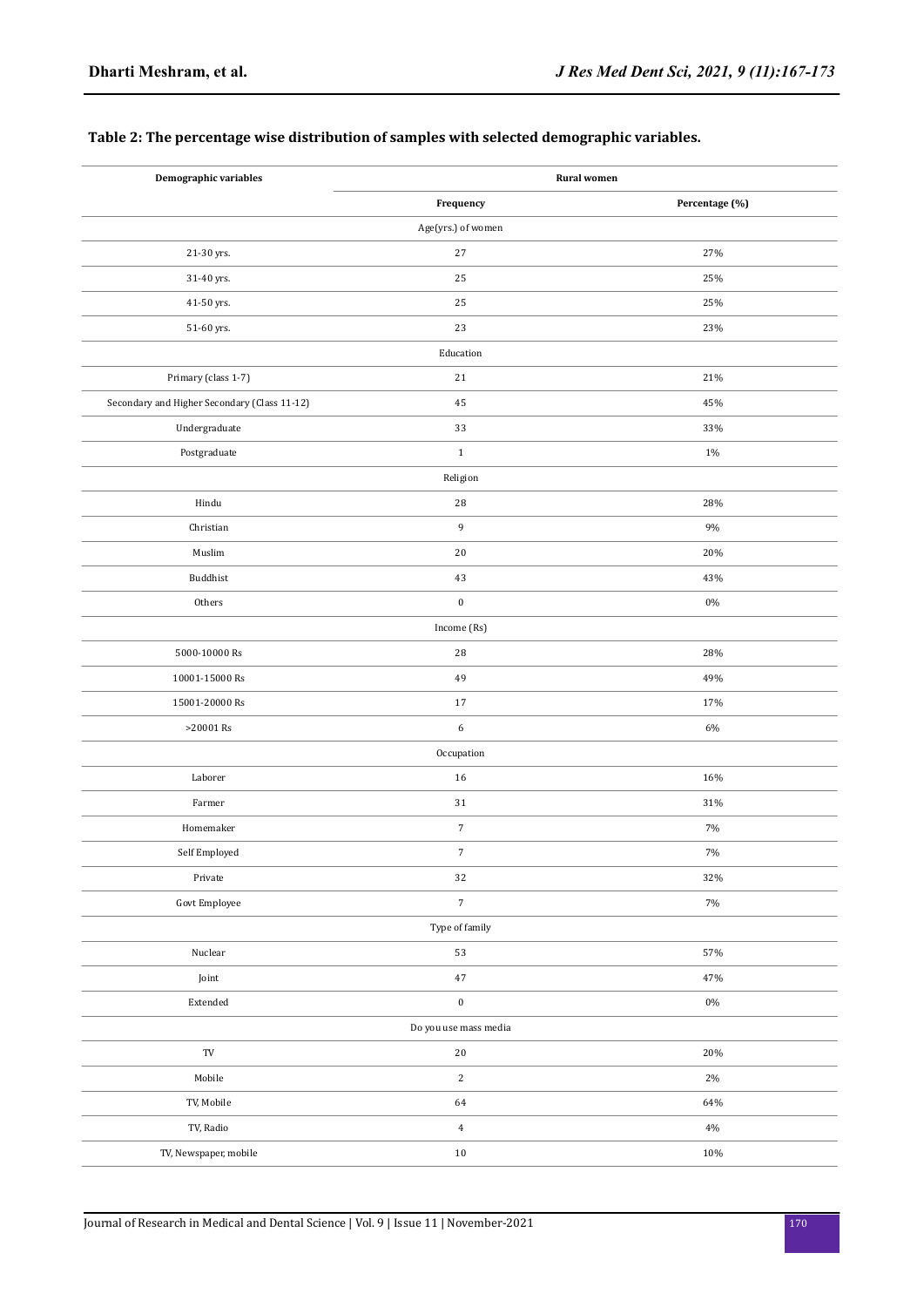# **Table 3: Assessment of existing mental health literacy among rural women.**

| <b>Level of Modified mental</b><br>health literacy score | <b>Range Score</b>    | (%) Percentage | pre-test            |                |
|----------------------------------------------------------|-----------------------|----------------|---------------------|----------------|
|                                                          |                       | Range          | Frequency           | (%) percentage |
| Extreme low                                              | $Jan-25$              | 1-20%          | 15                  | 15%            |
| Low                                                      | 26-50                 | 21-40%         | 27                  | 27%            |
| Moderate                                                 | 51-75<br>41-60%       |                | 40                  | 40%            |
| High                                                     | 76-100                | 61-80%         | 18                  | 18%            |
| Extreme high                                             | 101-125               | 81-100%        | $\boldsymbol{0}$    | 0%             |
|                                                          | Minimum score         |                | 25                  |                |
|                                                          | Maximum score         |                | 82                  |                |
|                                                          | Mean Literacy score   |                | $55.03 \pm 22.44$   |                |
|                                                          | Mean % Literacy score |                | $44.02 \pm 17.95\%$ |                |
|                                                          |                       | $n = 100$      |                     |                |



# **Figure 1: Level of mental health literacy score among rural women.**

## **Table 4: Assessment of posttest Level of mental health literacy among rural women.**

| <b>Level of Modified mental</b><br>health literacy score | Range                 | percentage (%) Score | <b>Post Test</b> |     |
|----------------------------------------------------------|-----------------------|----------------------|------------------|-----|
|                                                          | Score                 |                      | Frequency        | (%) |
| Extreme low                                              | $Jan-25$              | 1-20%                | $\bf{0}$         | 0%  |
| Low                                                      | 26-50                 | 21-40%               | $\bf{0}$         | 0%  |
| Moderate                                                 | 51-75                 | 41-60%               | 11               | 11% |
| High                                                     | 76-100                | 61-80%               | 77               | 77% |
| Extreme high                                             | 101-125               | 81-100%              | 12               | 12% |
|                                                          | Minimum score         |                      | 69               |     |
|                                                          | Maximum score         |                      | 115              |     |
|                                                          | Mean Literacy score   |                      | $91.11 \pm 5.21$ |     |
|                                                          | Mean Literacy % score |                      | $72.88 \pm 4.17$ |     |
|                                                          |                       | $n = 100$            |                  |     |





## **Figure 2: Level of mental health literacy score among rural women.**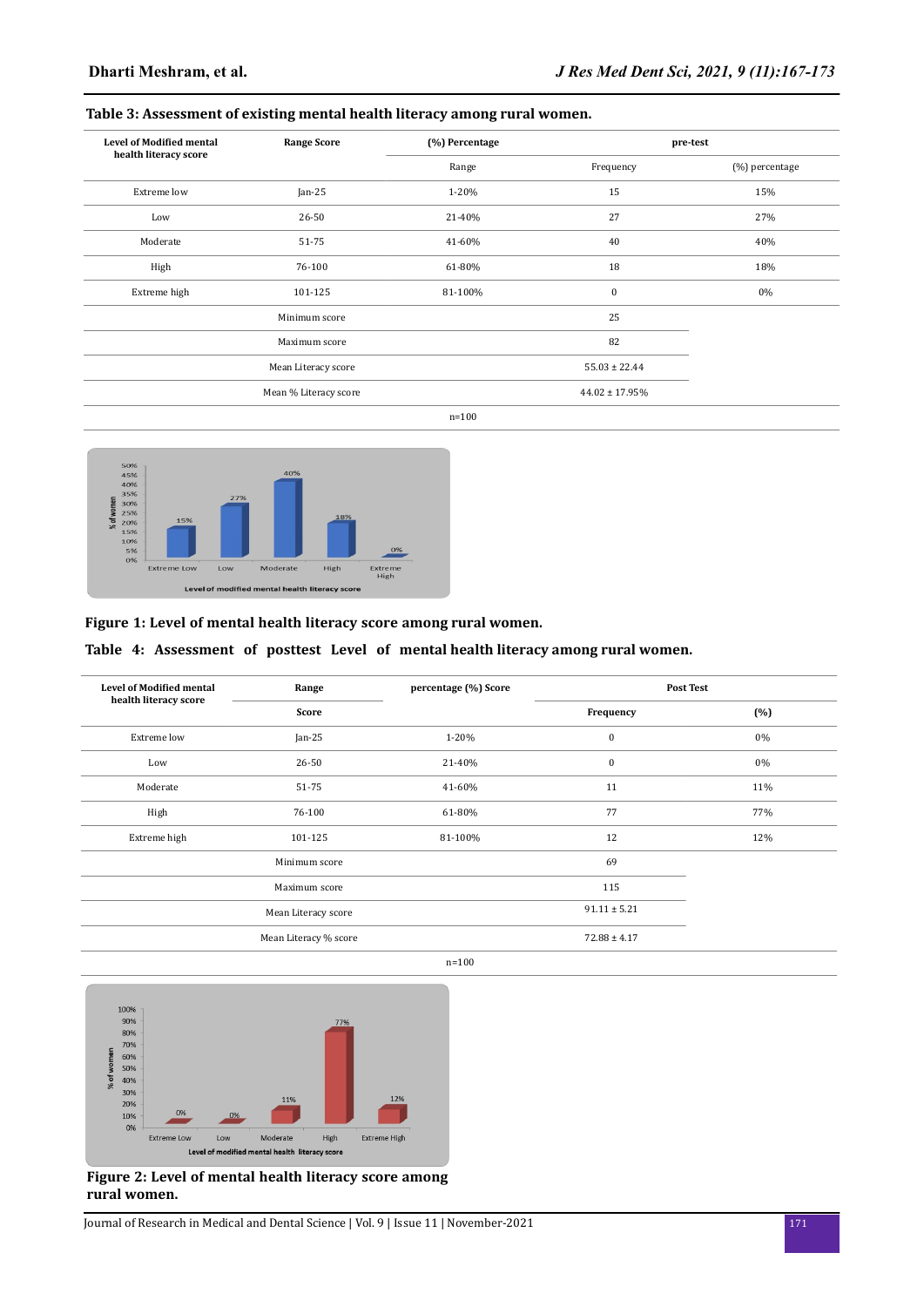# **Table 5: Significance of difference between mental health literacy score in pre and post-test of rural women.**

| <b>Overall</b>                                      | Mean  | <b>Standard Deviation</b> | <b>Mean Difference</b> | t-value | p-value      |  |
|-----------------------------------------------------|-------|---------------------------|------------------------|---------|--------------|--|
| Pre-Test                                            | 55.03 | 22.44                     | $36.08 \pm 17.23$      | 32.69   | 0.0001       |  |
| Post Test                                           | 91.11 | 5.21                      |                        |         | S, $p<0.005$ |  |
| S: Significant at 5 % level of significance, p<0.05 |       |                           |                        |         |              |  |
| $n = 100$                                           |       |                           |                        |         |              |  |



## Figure 3: Significance of difference between mental **health literacy score in pre and post-test of rural women.**

#### **DISCUSSION**

The results of the analysis were explored in terms of goals, theoretical foundation, and assumptions. The hypothesis is statistically checked with pre-test and posttest mean or SD and means the percentage of literacy about mental health ratings.

The levels of literacy score regarding mental health through the pre-test or post-test are to found the effectiveness of mass media intervention (poster, leaflet, and booklet) for improving Mental health literacy among rural women was effective. The importance of the discrepancy at the 5 percent significance stage is checked with the student paired 't' test and the tabulated 't' value is compared with the measured 't' value. The determined 'p' values are also compared to the appropriate 'p' value, i.e., 0.05.

The effectiveness of pre-test and post-test mental health literacy scores of rural women. Mean, SD, or MD values is compared, or the student's paired 't' test is used at a 5 percent level of significance. The tabulated value for n=100-1 i.e., 99 degrees of freedom was 1.98. The calculated 't' value i.e., 32.69 is higher than the tabularized value at 5 percentage significance of level for total mental health literacy score of rural women that is a statistically suitable level of significance. investigators founded the selected mass media intervention (poster, leaflet, and booklet) for improving Mental Health Literacy among rural women was effective and H1 hypothesis were accepted. The results of the research show that most of the rural women had a high score regarding mental health literacy or there is a statistically significant association among the literacy score or demographic variables like age, education, and family type.

One similar study showed that they provided mass media intervention through mobile text messages and webcam to video calling to adolescents. In that, they provided information regarding the mental disorder, crisis management, stigma, properties, assertiveness mental health literacy. they found was both the respondents indicated decreased perceived tension, improved and no improvement in the quality of relationships, or improvements in perceived explanations for or coping with mental illness. This study found a similar association of demographics variables age and education.

A similar cross-sectional study was conducted on the assessment of mental health literacy using a multifaceted measure among a Chinese rural population. The finding of this study was considerable progress in the promotion of literacy regarding mental health in China rural areas. There was find out significant association among younger age, higher education and higher income are three main factors contributing to higher mental health literacy [9].

A similar study founded that. they provided online interventions, that organized online videos or quizzes. they founded that intervention that successfully elevated mental health literacy and reduces stigma [10,11].

#### **CONCLUSION**

In this study, investigators show that were is significant association of effectiveness of mass media intervention on mental health literacy in age, education, family income. There is an urgent need to improve awareness of mental illness and mental health literacy among the public. To improve knowledge, increase awareness and to reduce stigma is the utmost need of every society. Health literacy is important because every individual will be able to find, understand and use health information and services at some point in their life.

#### **ACKNOWLEDGEMENT**

The author thanks to Sr. Tessy Sebastian, professor of mental health department, SRMMCON, Sawangi (Meghe) Wardha Maharashtra, India for valuable suggestion, guidance, and support. authors are also thanks to Mrs. Jaya Gawai HOD and Associate Professor of mental health department, SRMMCON, Sawangi (Meghe) Wardha, Maharashtra, India for continuous support and valuable suggestion. Authors also thanks to Mrs. Pooja Kasturkar, assistance professor of mental health department SRMMCON, Sawangi (Meghe) Wardha Maharashtra, India for provided time to time support and guidance for success. Authors also thankful to participant of this study for giving their time.